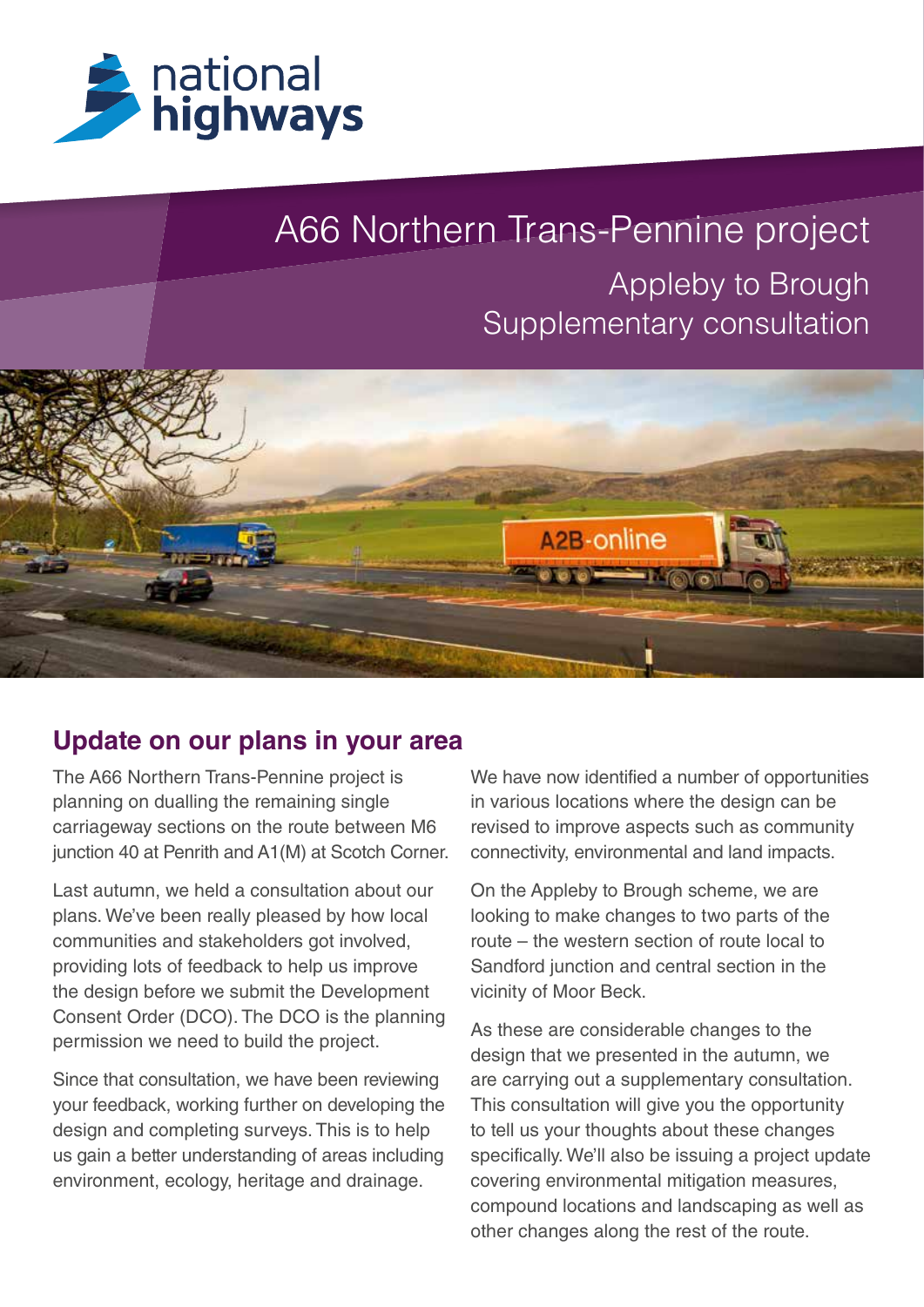#### **How to find out more**

Your views are really important to us, so we'll be consulting with you from 9am Friday 28 January to 10am on Friday 25 February. This will provide you with the opportunity to find out more about our proposals and have your say about them.

We're planning on hosting two drop-in sessions\* at Warcop Village Hall on **Monday 7 February** from 3pm to 7pm and **Tuesday 8 February** 8am to 2pm. There will be further details of the plans and members of the project team will be on hand to answer your questions. You can also provide your feedback or collect a form and freepost envelope to fill in at home.

The same information will be available on the consultation web page from 9am on Friday 28 January along with an online form to give us your comments.

If you can't make the drop-in sessions and don't have access to the internet, we'll leave hard copies of the brochure and feedback forms in local deposit points.

Copies of all the technical documents which supported our consultation in the autumn are available at our events, Sandford Arms and on our website.

You can also call or email us to request a hard copy of the brochure. Copies will be available after the consultation launches on 28 January.



\*Drop-in sessions and deposit points are subject to the Government COVID restrictions and may have to be cancelled at short notice. Any such changes will be posted on the consultation web page and advertised at the venue. All materials will be available by post or on the consultation web page.



#### Westmorland CA16 6NR

gh CA17 4EJ

| <b>Area</b>   | <b>Deposit points</b>       |
|---------------|-----------------------------|
| Sandford      | Sandford Arms, Appleby-in-  |
| <b>Brough</b> | St. Michael's Church, Broug |

Please check opening times with the venue